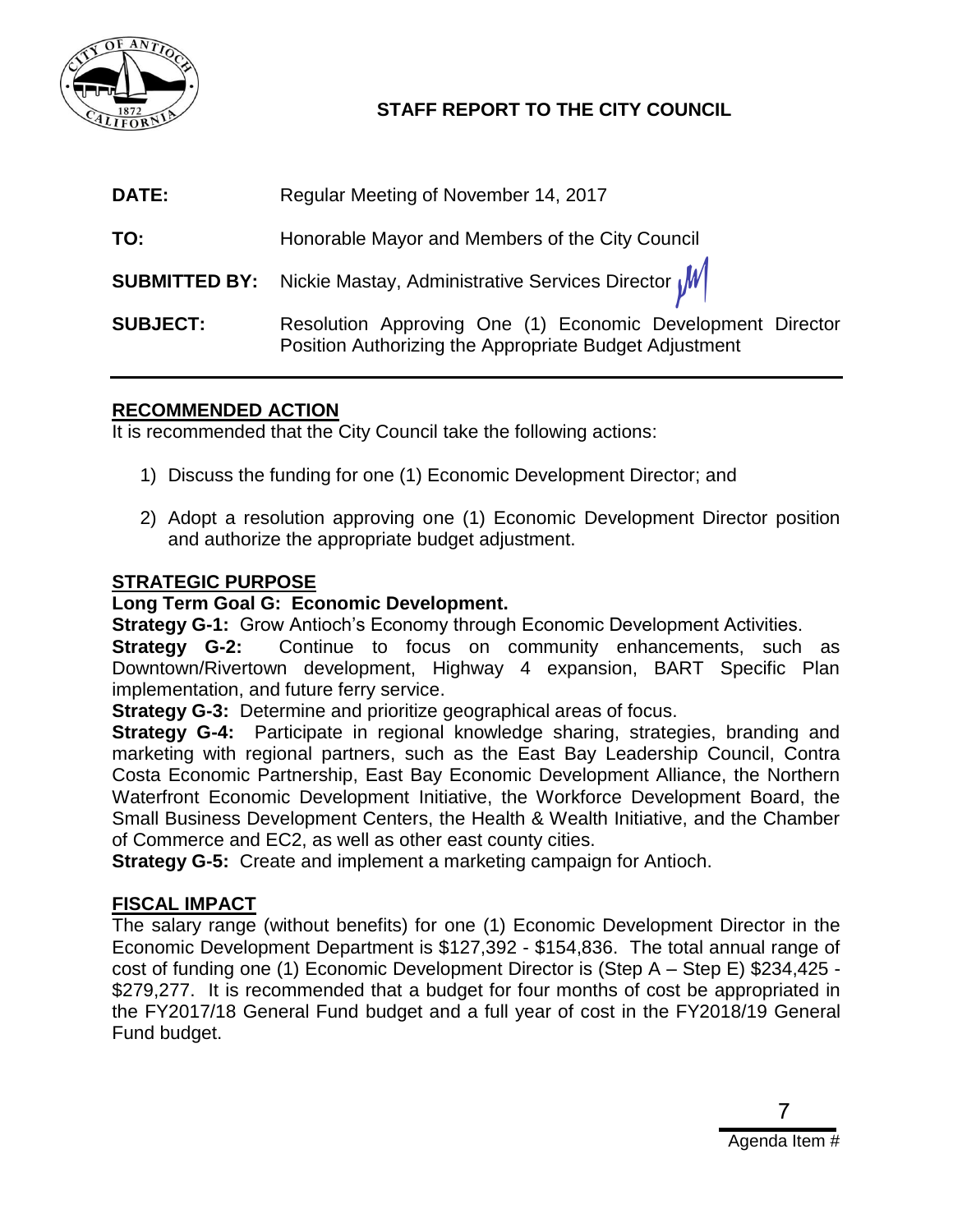### **DISCUSSION**

At the June 27, 2017 City Council Meeting, during the discussion about approving and adopting a two-year operating budget for the fiscal years 2017-2019, Council Members stated that they supported a six-month timeframe for Council to consider funding for an Economic Development Director in an effort to market the City to increase revenue and job growth.

The Economic Development Director plans, directs, manages, and oversees the activities designed to promote community vitality and encourage efforts to expand the local economy and coordinates assigned activities with other departments and outside agencies.

Some of the duties of the Economic Development Director are:

- Act as a catalyst to introduce new business to Antioch.
- Negotiate development agreements related to economic development activities.
- Coordinate consultants and City staff in securing funding for economic development projects and activities.
- Attend and participate in professional group meetings; maintain awareness of new trends and developments in the fields of redevelopment and economic development; incorporate new developments as appropriate.
- Develop a marketing plan.
- Coordinate information activities on City programs and oversee a public information program.
- Respond to and resolve difficult and sensitive citizen inquiries and complaints.

The Economic Development Director position is part of the Management (Executive) bargaining unit.

### **ATTACHMENTS**

A. Resolution

Exhibit A to Resolution – Economic Development Director Class Specification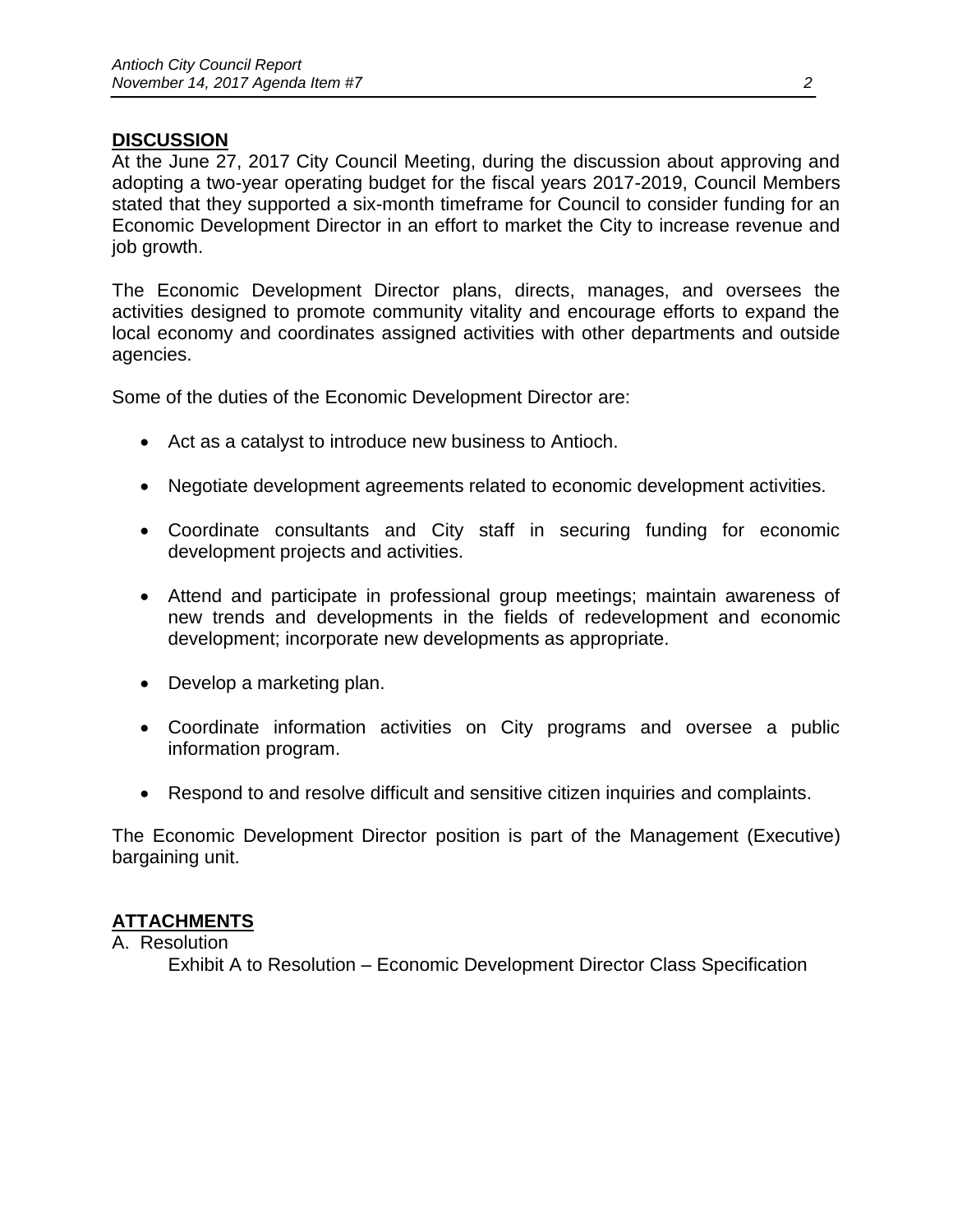### **RESOLUTION NO. 2017/\*\***

### **RESOLUTION OF THE CITY COUNCIL OF THE CITY OF ANTIOCH APPROVING ONE (1) ECONOMIC DEVELOPMENT DIRECTOR POSITION FOR FOUR MONTHS IN THE FY2017/18 BUDGET AND ONE YEAR IN THE FY 2018/19 BUDGET AND AUTHORIZING THE APPROPRIATE GENERAL FUND BUDGET ADJUSTMENT**

**WHEREAS,** the City must take advantage of the current economic upswing and other positive factors; and

**WHEREAS,** the City must leverage the economic recovery, Highway 4 widening, BART and annexation to grow Antioch's economy to improve the quality of life in Antioch; and

**WHEREAS,** the City would like to create more local jobs and increase the City's revenue.

**NOW, THEREFORE, BE IT RESOLVED** by the City Council of the City of Antioch as follows:

**Section 1.** That one (1) Economic Development Director position is hereby approved to be funded for four months in the fiscal year 2017/18 General Fund budget and one year in the fiscal year 2018/19 General Fund budget; and

**Section 2.** The Finance Director is authorized to make the necessary adjustments to the fiscal year 2017/18 and 2018/19 General Fund budget to effectuate this change.

**\* \* \* \* \* \* \* \* \* \***

**I HEREBY CERTIFY** that the foregoing resolution was passed and adopted by the City Council of the City of Antioch at a regular meeting thereof, held on the 14<sup>th</sup> day of November, 2017, by the following vote:

#### **AYES:**

### **NOES:**

**ABSENT:** 

**ARNE SIMONSEN, CMC CITY CLERK OF THE CITY OF ANTIOCH**

**\_\_\_\_\_\_\_\_\_\_\_\_\_\_\_\_\_\_\_\_\_\_\_\_\_\_\_\_\_\_\_\_\_\_\_\_\_**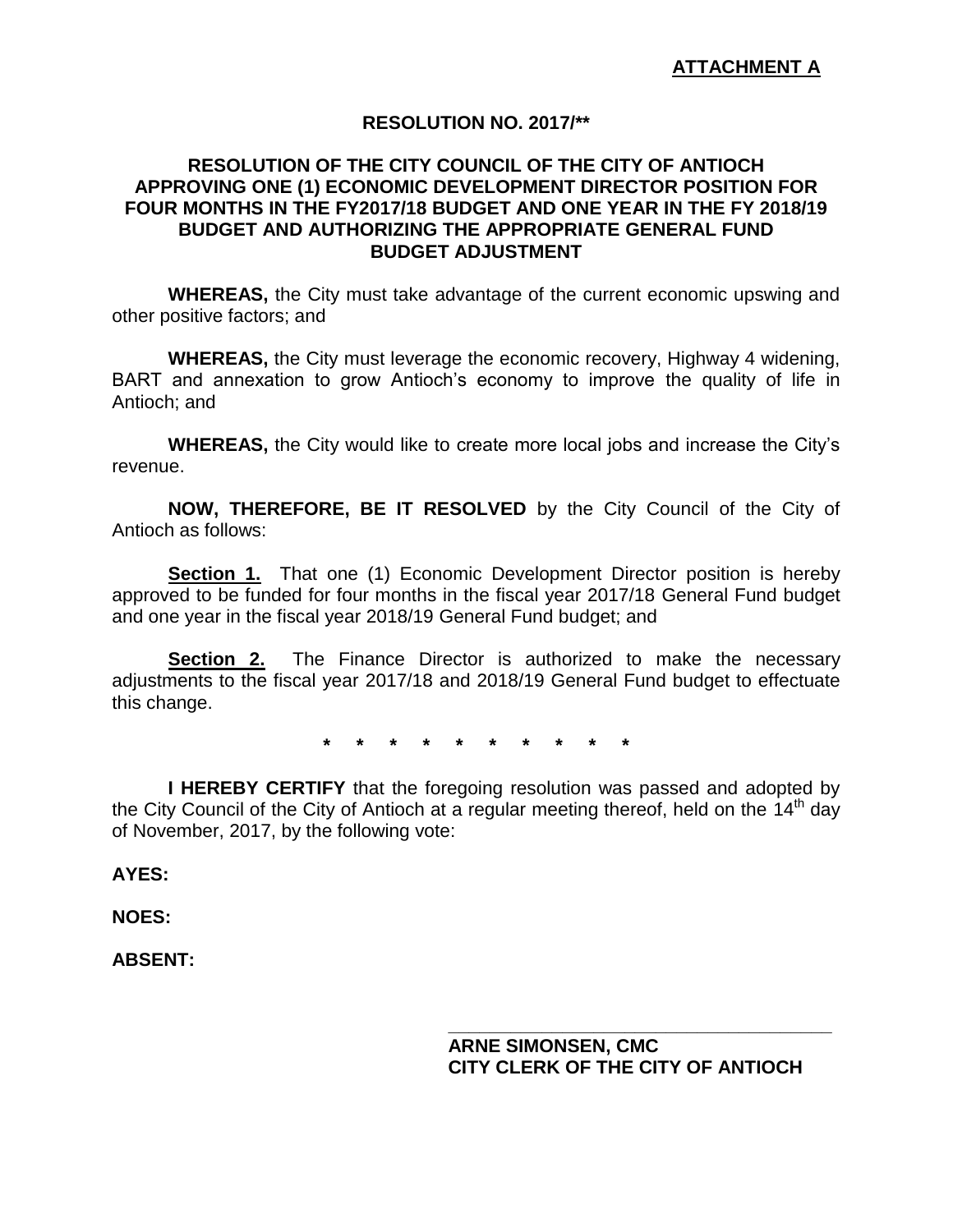# **CITY OF ANTIOCH EXHIBIT A**

#### **ECONOMIC DEVELOPMENT DIRECTOR**

*Class specifications are intended to present a descriptive list of the range of duties performed by employees in the class. Specifications are not intended to reflect all duties performed within the job.* 

#### **SUMMARY DESCRIPTION**

Under general administrative direction, plans, directs, manages, and oversees the activities and operations of the Economic Development Department including programs and projects designed to promote community vitality and encourage efforts to expand the local economy; coordinates assigned activities with other departments and outside agencies; and provides highly responsible and complex administrative support to the City Manager.

#### **REPRESENTATIVE DUTIES**

*The following duties are typical for this classification. Incumbents may not perform all of the listed duties and/or may be required to perform additional or different duties from those set forth below to address business needs and changing business practices.*

- 1. Assume full management responsibility for all Economic Development Department services and activities including community vitality and efforts to expand the local economy; plan, organize, direct and coordinate the City's economic development activities.
- 2. Manage the development and implementation of departmental goals, objectives, and priorities for each assigned service area; recommend and administer policies and procedures.
- 3. Establish, within City policy, appropriate service and staffing levels; monitor and evaluate the efficiency and effectiveness of service delivery methods and procedures; allocate resources accordingly.
- 4. Assess and monitor work load, administrative and support systems, and internal reporting relationships; identify opportunities for improvement; direct and implement changes.
- 5. Plan, direct, coordinate, and implement, through subordinate level staff, the Economic Development Department's work plan; assign projects and programmatic areas of responsibility; review and evaluate work methods and procedures; meet with key staff to identify and resolve problems.
- 6. Select, train, motivate, and evaluate assigned personnel; provide or coordinate staff training; work with employees to correct deficiencies; implement discipline and termination procedures as allowed by City MOUs and rules.
- 7. Oversee and participate in the development and administration of the department budget; approve the forecast of funds needed for staffing, equipment, materials, and supplies; approve expenditures and implement budgetary adjustments as appropriate and necessary; prepare cost estimates on special projects.
- 8. Act as liaison to the Chamber of Commerce and other community groups as directed by the City Manager.
- 9. Act as a catalyst to introduce new business to Antioch.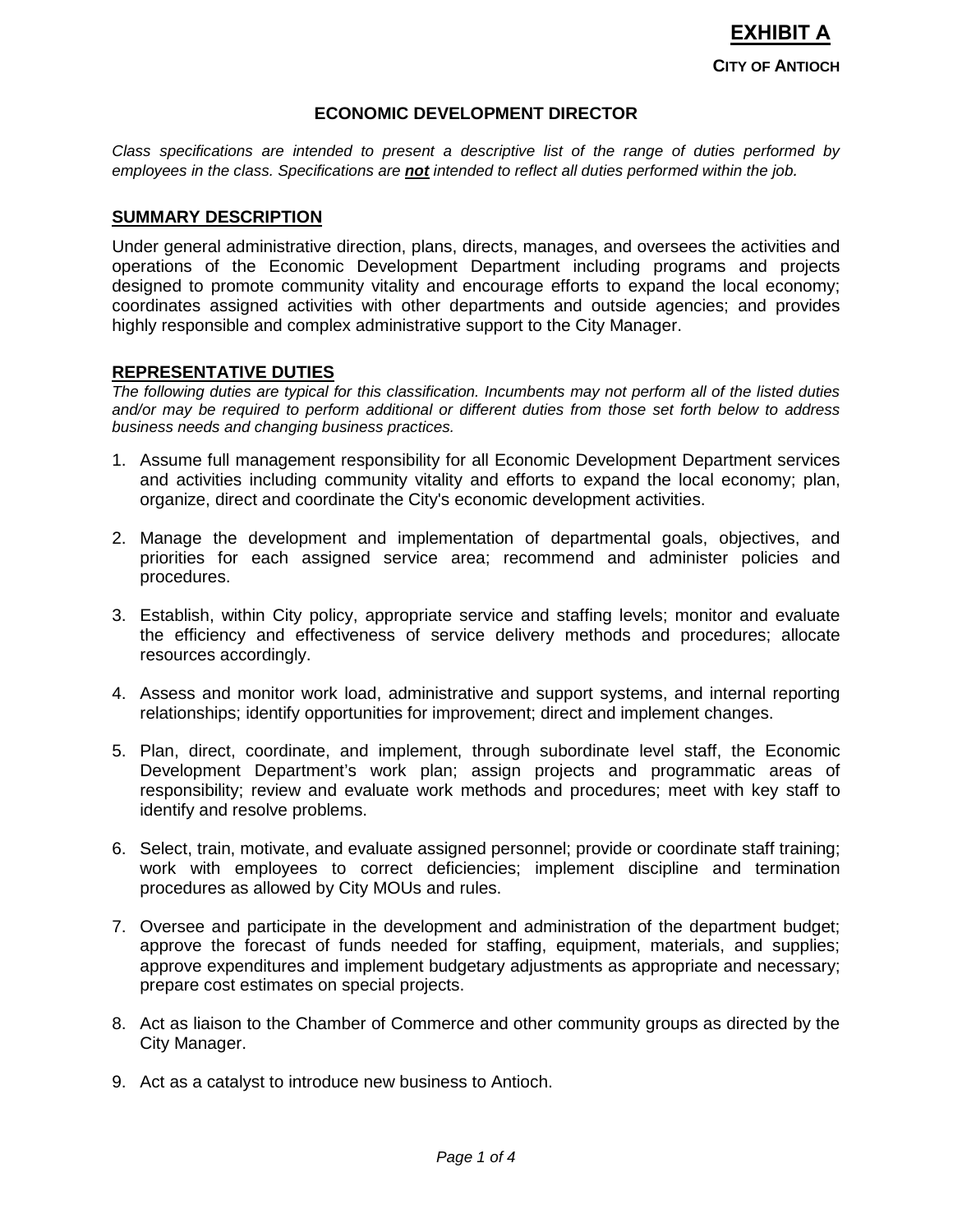- 10. Coordinate the efforts of other departments relative to the City's economic development activities.
- 11. Coordinate information activities on City programs and oversee a centralized public information program including but not limited to news releases, newsletters and other publications on various City programs.
- 12. Develop plans for improved communications with the public.
- 13. Negotiate development agreements related to economic development activities.
- 14. Develop a municipal marketing plan.
- 15. Coordinate consultants and City staff in securing funding for transportation and other economic development projects and activities.
- 16. Provide staff assistance to the City Manager; prepare and present staff reports and other necessary correspondence.
- 17. Represent the Economic Development Department to other departments, elected officials, and outside agencies; coordinate assigned activities with those of other departments and outside agencies and organizations.
- 18. Explain, justify, and defend department programs, policies, and activities; negotiate and resolve sensitive and controversial issues.
- 19. Participate on a variety of boards, commissions, and committees.
- 20. Attend and participate in professional group meetings; maintain awareness of new trends and developments in the fields of redevelopment and economic development; incorporate new developments as appropriate.
- 21. Respond to and resolve difficult and sensitive citizen inquiries and complaints.
- 22. Perform related duties as required.

#### **QUALIFICATIONS**

*The following generally describes the knowledge and ability required to enter the job and/or be learned within a short period of time in order to successfully perform the assigned duties.*

#### **Knowledge of:**

- Operations, services, and activities of a comprehensive economic development program.
- Advanced principles and practices of economic development, and long range planning.
- Advanced principles and practices of program development and administration.
- Methods and techniques of public affairs and public relations.
- Principles and practices of municipal budget preparation and administration.
- **Principles of supervision, training, and performance evaluation.**
- **Statistical and financial research methodology.**
- Practices and techniques for the development and implementation of economic development, marketing and communication techniques.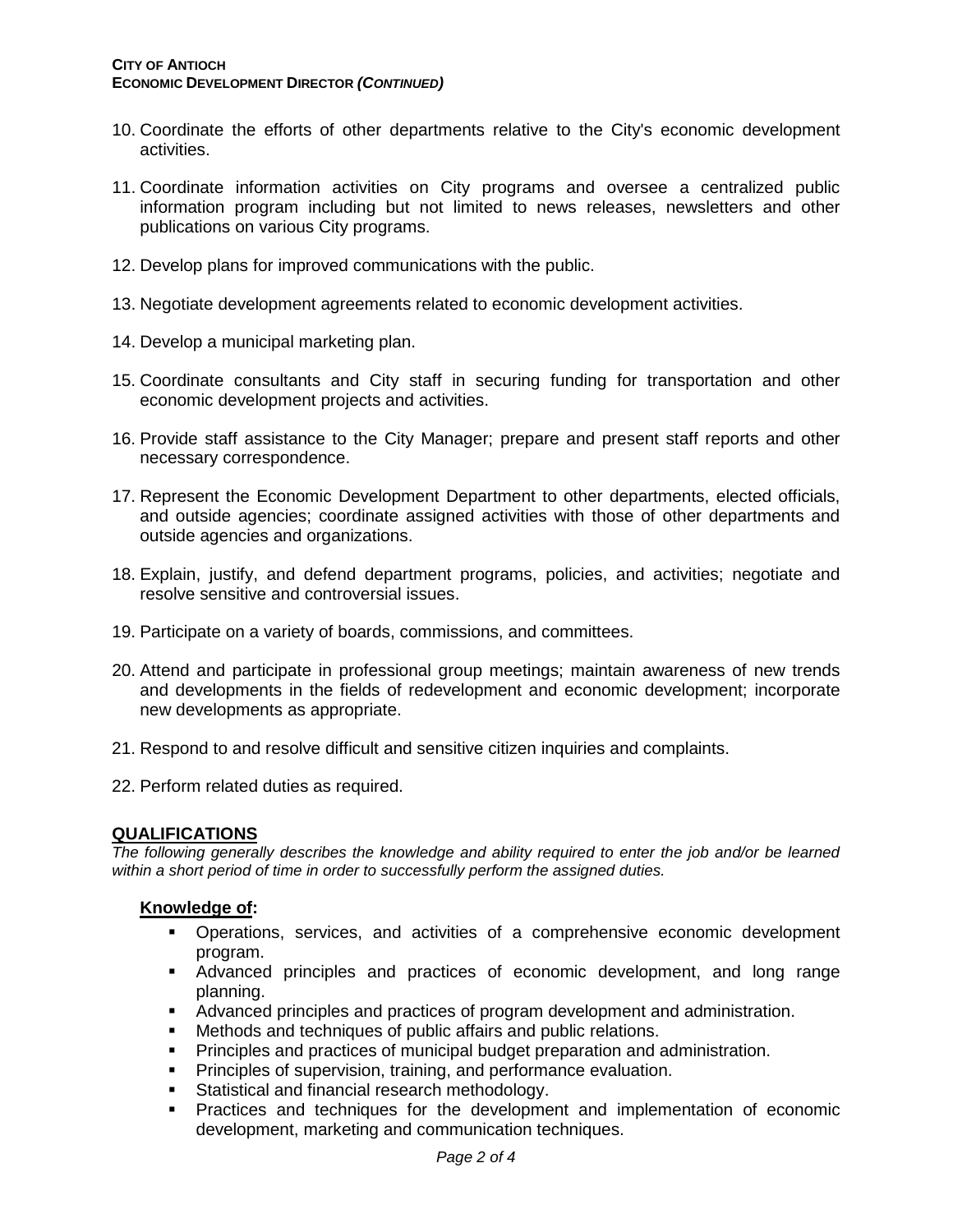- Practices of private sector developers, lenders and financial institutions as they relate to economic development projects and activities.
- **Pertinent federal, state, and local laws, codes, and regulations.**

#### **Ability to:**

- **Manage and direct a comprehensive economic development program.**
- Develop and administer departmental goals, objectives, and procedures.
- Analyze and assess programs, policies, and operational needs and make appropriate adjustments.
- **IDENTIFY and respond to sensitive community and organizational issues, concerns,** and needs.
- Plan, organize, direct, and coordinate the work of lower level staff.
- **Delegate authority and responsibility.**
- **Select, supervise, train, and evaluate staff.**
- Analyze problems, identify alternative solutions, project consequences of proposed actions, and implement recommendations in support of goals.
- **Research, analyze, and evaluate new service delivery methods and techniques.**
- Direct the preparation of designs and plans, field studies, inspection, contract documents and economic analyses.
- Negotiate and administer a variety of agreements and contracts.
- **Provide leadership and direction to staff.**
- **Prepare clear and concise administrative and financial reports.**
- **Prepare and administer large and complex budgets.**
- **Interpret and apply applicable federal, state, and local policies, laws, and regulations.**
- **Communicate clearly and concisely, both orally and in writing.**
- Establish and maintain effective working relationships with those contacted in the course of work.

#### **Education and Experience Guidelines**

#### **Education/Training:**

A Bachelor's degree from an accredited college or university with major course work in public administration, business administration, planning, economics, or a related field.

#### **Experience:**

Six years of increasingly responsible economic development experience including three years of management and administrative responsibility.

#### **License or Certificate:**

Possession of, an appropriate, valid driver's license.

### *PHYSICAL DEMANDS AND WORKING ENVIRONMENT*

*The conditions herein are representative of those that must be met by an employee to successfully perform the essential functions of this job. Reasonable accommodations may be made to enable individuals with disabilities to perform the essential job functions.*

**Environment:** Work is performed primarily in a standard office setting with some travel to different sites; incumbents may be required to work extended hours including evenings and weekends and may be required to travel outside City boundaries to attend meetings.